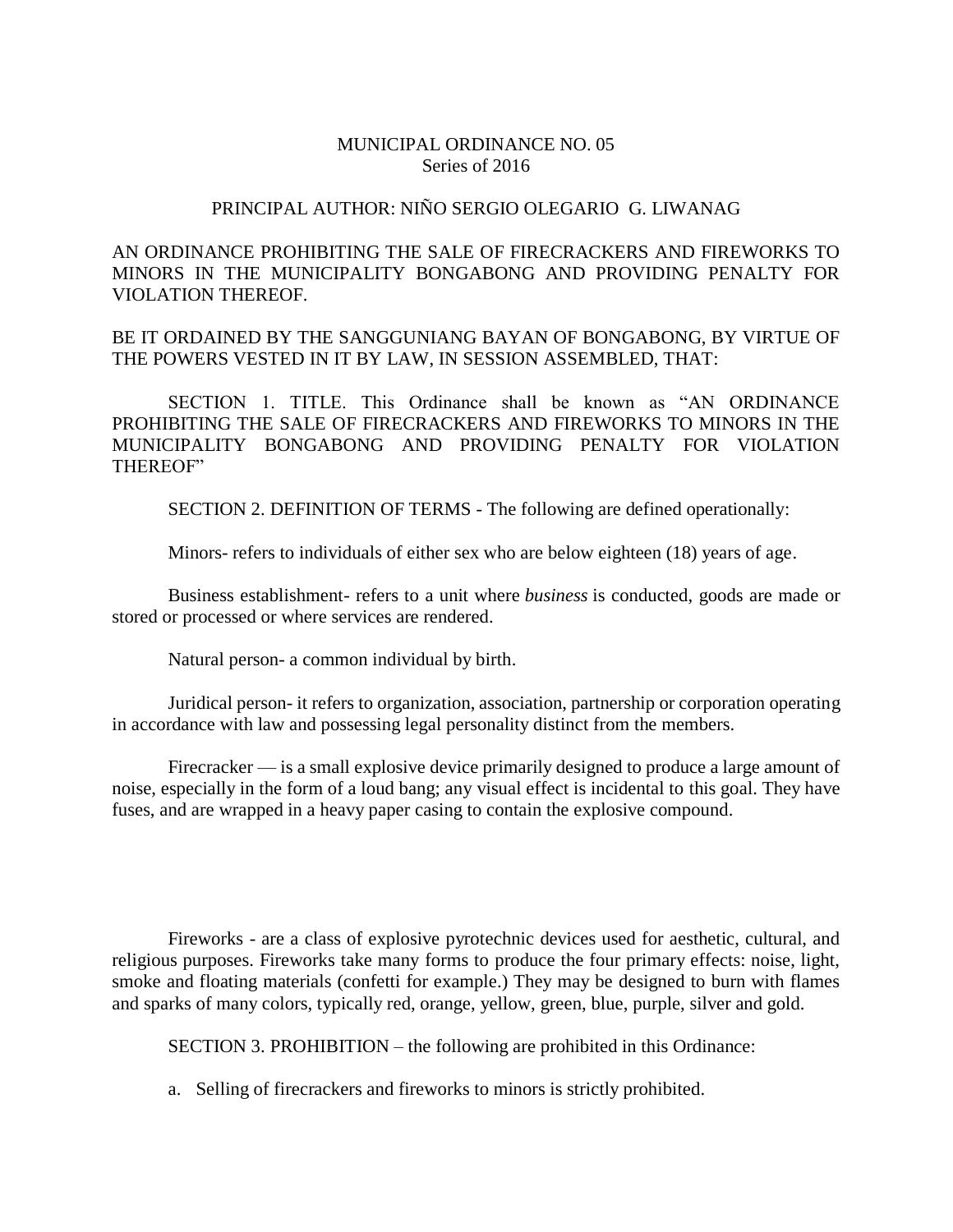- b. Firecrackers and fireworks (pyrotechnic device) enumerated and defined under Section 2 of Republic Act 7183 are, for purposes of this Ordinance, are considered as prohibited articles. As such, they are not allowed to be sold to minors. These are as follows:
- 1. Firecrackers:
- (1) Baby rocket A firecracker with a stick so constructed that lighting of the wick will propel the whole thing to lift a few meters before exploding. The firecracker is about 1 ½ inches in length by 3/8 inch in diameter while the stick is about a foot in length;
- (2) Bawang A firecracker larger than a triangulo with 1/3 teaspoon of powder packed in cardboard tied around with abaca strings and wrapped in shape of garlic;
- (3) Small triangulo A firecracker shaped like a triangle with powder content less than the bawang and usually wrapped in brown paper measuring ¾ inch length in its longest side;
- (4) Pulling of strings A firecracker consisting of a small tube about an inch in length and less than ¼ of an inch in diameter with strings on each end. Pulling both strings will cause the firecracker to explode;
- (5) Paper caps Minute amount of black powder spread in either small strips of paper on a small sheet used for children's toy guns;
- (6) El diablo Firecrackers tubular in shape about 1  $\frac{1}{4}$  inches in length and less than  $\frac{1}{4}$ inch in diameter with a wick; also known as labintador;
- (7) Watusi Usually reddish in color about  $1 \frac{1}{2}$  inches in length and  $1/10$  inch in width usually ignited by friction to produce a dancing movement and a crackling sound; chan robles virtual law library
- (8) Judah's belt A string of firecrackers consisting of either diablos or small triangulos that can number up to a hundred or thereabout and culminating in large firecracker usually a bawang;
- (9) Sky rocket (kwitis) A large version of a baby rocket designed to be propelled to a height of forty (40) to fifty (50) feet before exploding;
- (10) Other types equivalent to the foregoing in explosive content.
- 2. Pyrotechnic Devices:
- (1) Sparklers Pyrotechnic devices usually made of black powder on a piece of wire or inside a paper tube designed to light up and glow after igniting;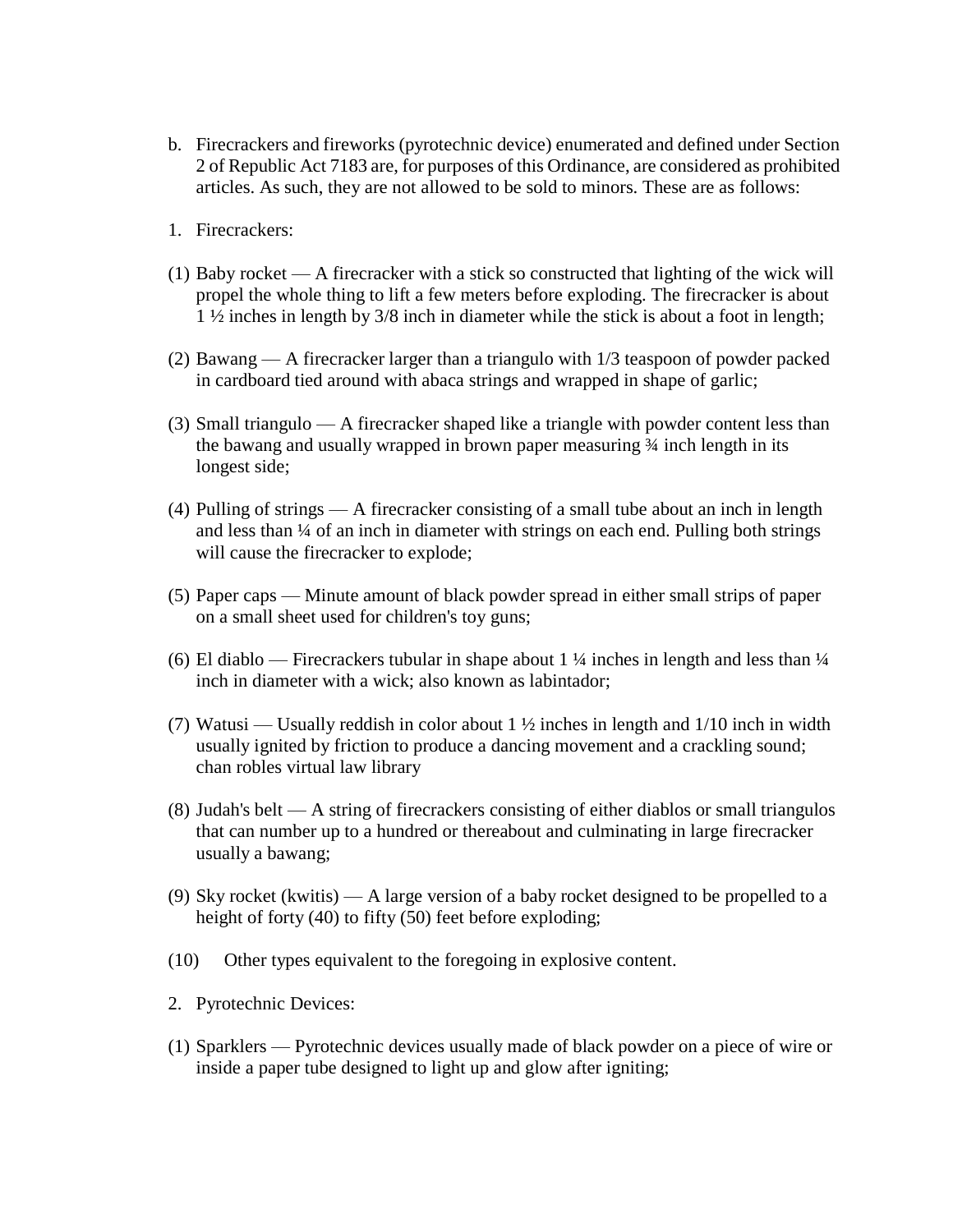- (2) Luces Any of several kinds of sparklers; chan robles virtual law library
- (3) Fountain A kind of sparkler conical in shape which is lighted on the ground and designed to provide various rising colors and intermittent lights upon being ignited;

- (4) Jumbo regular and special A kind of sparkler similar to a "fountain" but bigger in size;
- (5) Mabuhay Sparklers bunched into a bundle of a dozen pieces;
- (6) Roman candle A sparkler similar to a "fountain" but shaped like a big candle; chan robles virtual law library
- (7) Trompillo A pyrotechnic device usually fastened at the center and designed to spin first clockwise and then counter-clockwise and provides various colored lights upon being ignited;
- (8) Airwolf A kind of sky rocket shaped like an airplane with a propeller to rise about forty (40) or fifty (50) feet and provide various kinds of light while aloft;
- (9) Whistle device Any of the various kinds of firecrackers or pyrotechnic designed to either simply emit a whistle-like sound or explode afterwards upon being ignited;
- (10) Butterfly Butterfly-shaped pyrotechnic device designed to lift above ground while providing light;
- (11) All kinds of pyrotechnic devices (pailaw);
- (12) Other types equivalent to the foregoing devices.

SECTION 5. PENALTIES. Any business establishment owned by natural or juridical person found guilty of violating this ordinance shall be penalized as follows:

First offense: -P 500.00

Second offense: -P 1,500.00 and confiscation of prohibited articles

Third offense: -P 2,500.00 , confiscation of prohibited articles and cancellation of business permit